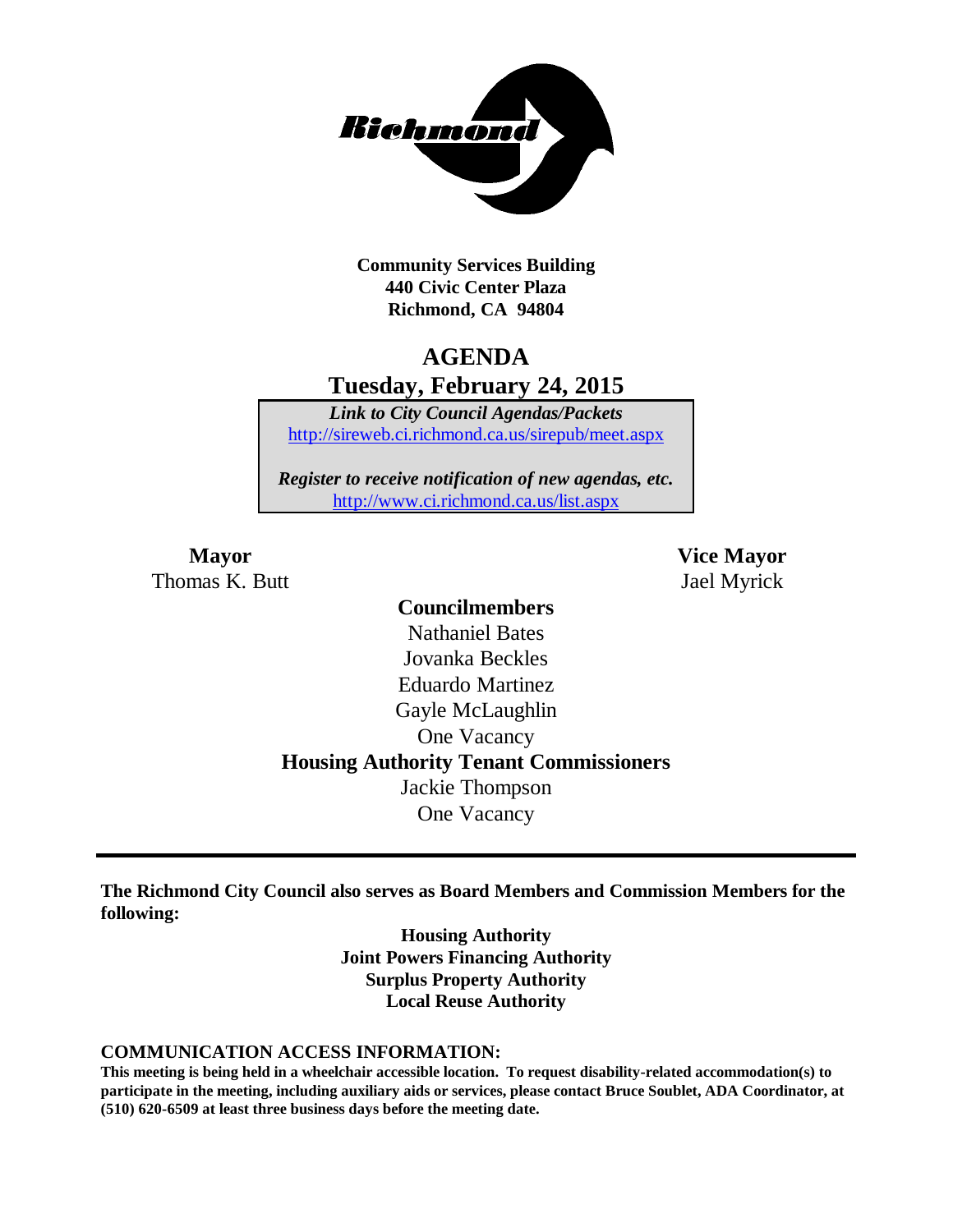# **MEETING PROCEDURES**

The City of Richmond encourages community participation at its City Council meetings and has established procedures that are intended to accommodate public input in a timely and time-sensitive way. As a courtesy to all members of the public who wish to participate in City Council meetings, please observe the following procedures:

**PUBLIC COMMENT ON AGENDA ITEMS:** Anyone who desires to address the City Council on items appearing on the agenda must complete and file a pink speaker's card with the City Clerk **prior** to the City Council's consideration of the item. Once the City Clerk has announced the item and discussion has commenced, no person shall be permitted to speak on the item other than those persons who have submitted their names to the City Clerk. Your name will be called when the item is announced for discussion. **Each speaker will be allowed TWO (2) MINUTES to address the City Council on NON-PUBLIC HEARING items listed on the agenda.**

**OPEN FORUM FOR PUBLIC COMMENT:** Individuals who would like to address the City Council on matters not listed on the agenda or on **Presentations, Proclamations and Commendations, Report from the City Attorney, or Reports of Officers** may do so under Open Forum. All speakers must complete and file a pink speaker's card with the City Clerk **prior** to the commencement of Open Forum. **The amount of time allotted to individual speakers shall be determined based on the number of persons requesting to speak during this item. The time allocation for each speaker will be as follows: 15 or fewer speakers, a maximum of 2 minutes; 16 to 24 speakers, a maximum of 1 and one-half minutes; and 25 or more speakers, a maximum of 1 minute.**

#### **SPEAKERS ARE REQUESTED TO OCCUPY THE RESERVED SEATS IN THE FRONT ROW BEHIND THE SPEAKER'S PODIUM AS THEIR NAME IS ANNOUNCED BY THE CITY CLERK.**

**CONSENT CALENDAR:** Consent Calendar items are considered routine and will be enacted, approved or adopted by one motion unless a request for removal for discussion or explanation is received from the audience or the City Council. A member of the audience requesting to remove an item from the Consent Calendar must first complete a speaker's card and discuss the item with a City staff person who has knowledge of the subject material, prior to filing the card with the City Clerk and **prior to the City Council's consideration of Agenda Review.** An item removed from the Consent Calendar may be placed anywhere on the agenda following the City Council's agenda review.

**CONDUCT AT MEETINGS: Richmond City Council meetings are limited public forums during which the City strives to provide an open, safe atmosphere and promote robust public debate. Members of the public, however, must comply with state law, as well as the City's laws and procedures and may not actually disrupt the orderly conduct of these meetings. The public, for example, may not shout or use amplifying devices, must submit comment cards and speak during their allotted time, may not create a physical disturbance, may not speak on matters unrelated to issues within the jurisdiction of the City Council or the agenda item at hand, and may not cause immediate threats to public safety.**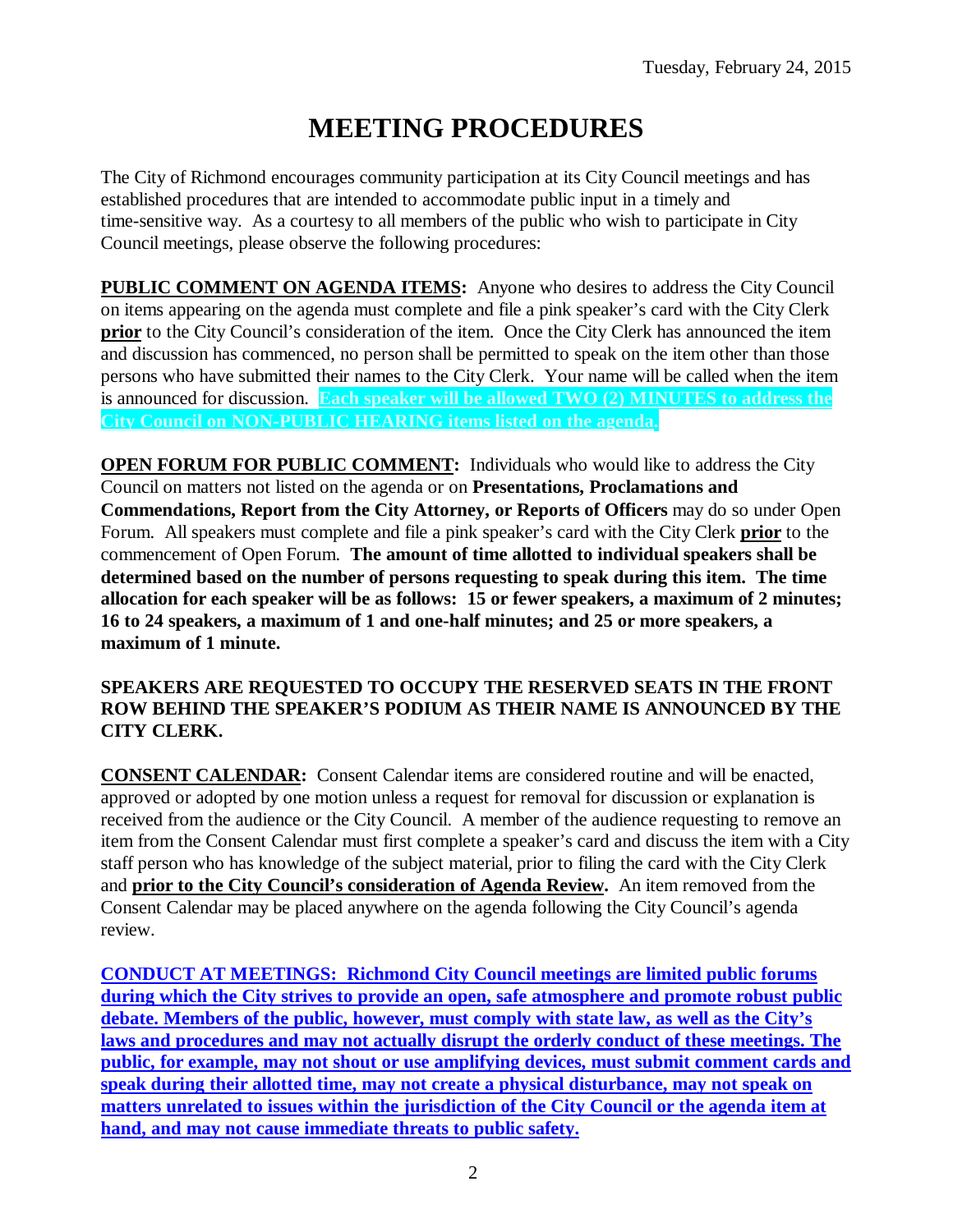**CITY HARASSMENT POLICY: The City invites public comment and critique about its operations, including comment about the performance of its public officials and employees, at the public meetings of the City Council and boards and commissions. However, discriminatory or harassing comments about or in the presence of City employees, even comments by third parties, may create a hostile work environment, if severe or pervasive. The City prohibits harassment against an applicant, employee, or contractor on the basis of race, religious creed, color, national origin, ancestry, physical disability, medical condition, mental disability, marital status, sex (including pregnancy, childbirth, and related medical conditions), sexual orientation, gender identity, age or veteran status, or any other characteristic protected by federal, state or local law. In order to acknowledge the public's right to comment on City operations at public meetings, which could include comments that violate the City's harassment policy if such comments do not cause an actual disruption under the Council Rules and Procedures, while taking reasonable steps to protect City employees from discrimination and harassment, City Boards and Commissions shall adhere to the following procedures. If any person makes a harassing remark at a public meeting that violates the above City policy prohibiting harassment, the presiding officer of the meeting may, at the conclusion of the speaker's remarks and allotted time: (a) remind the public that the City's Policy Regarding Harassment of its Employees is contained in the written posted agenda; and (b) state that comments in violation of City policy are not condoned by the City and will play no role in City decisions. If any person makes a harassing remark at a public meeting that violates the above City policy, any City employee in the room who is offended by remarks violating the City's policy is excused from attendance at the meeting. No City employee is compelled to remain in attendance where it appears likely that speakers will make further harassing comments. If an employee leaves a City meeting for this reason, the presiding officer may send a designee to notify any offended employee who has left the meeting when those comments are likely concluded so that the employee may return to the meeting. The presiding officer may remind an employee or any council or board or commission member that he or she may leave the meeting if a remark violating the City's harassment policy is made. These procedures supplement the Council Rules and Procedures relating to disruption of orderly conduct at Council meetings.**

Any law enforcement officer on duty or whose service is commanded by the presiding officer shall be Sergeant-at-Arms of the Council meetings. He/she, or they, shall carry out all orders and instructions given by the presiding officer for the purpose of maintaining order and decorum at the Council meetings (City Council Rules of Procedure and Order Section III F, RMC Section 2.12.030).

**\*\*\*\*\*\*\*\*\*\*\*\*\*\*\*\*\*\*\*\*\*\*\*\*\*\*\*\*\*\*\*\*\*\*\*\*\*\*\*\*\*\*\*\*\*\*\*\*\*\*\*\*\*\*\*\*\*\***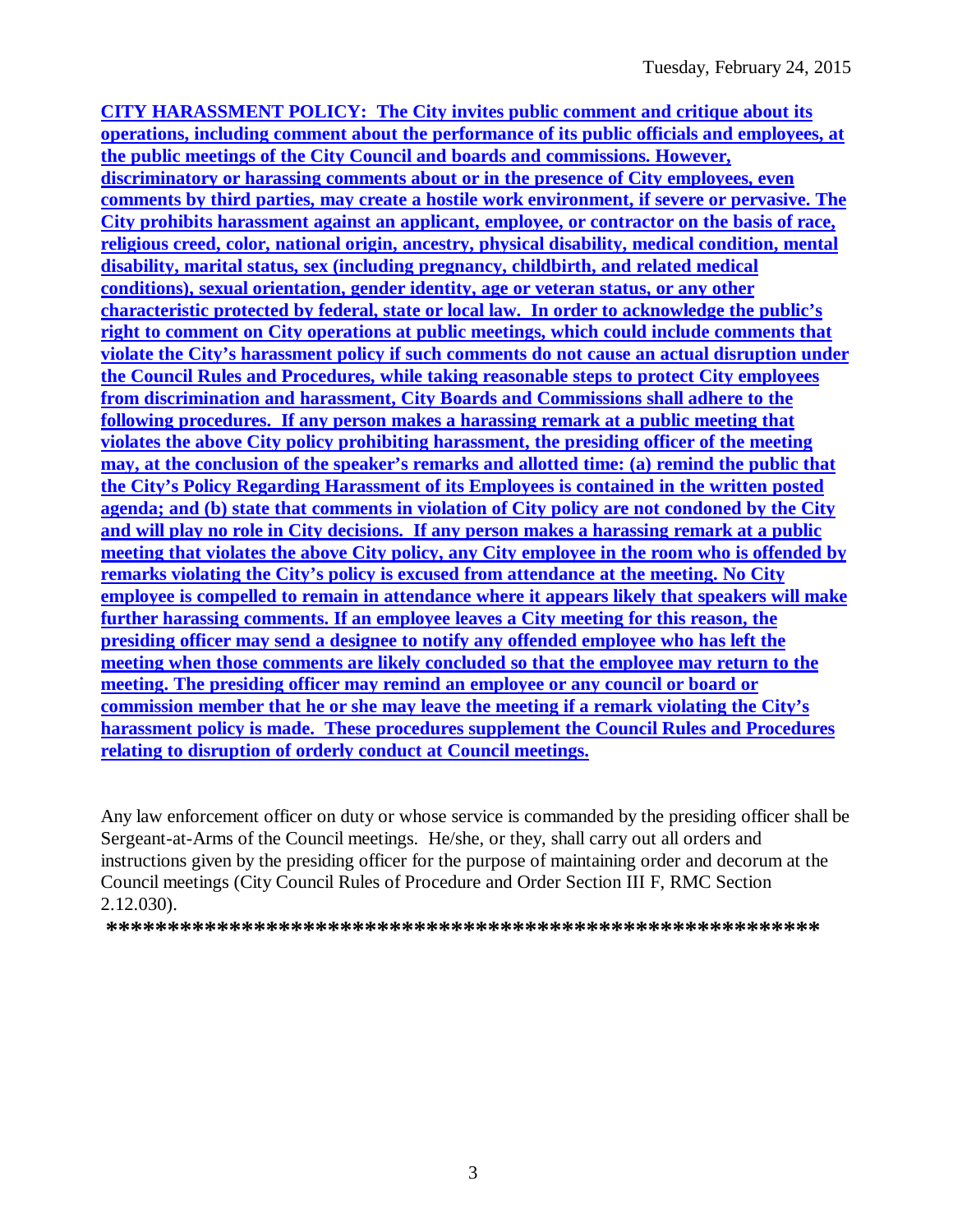# **OPEN SESSION TO HEAR PUBLIC COMMENT ON CLOSED SESSION ITEMS**

5:30 p.m.

#### **A. ROLL CALL**

**B. PUBLIC COMMENT**

#### **C. ADJOURN TO CLOSED SESSION**

## **CLOSED SESSION**

Shimada Room of the Community Services Building

#### **A. CITY COUNCIL**

#### **A-1.** CONFERENCE WITH REAL PROPERTY NEGOTIATOR (Government Code Section 54956.8):

Property: Terminal 3 Negotiator: Bill Lindsay and Jim Matzorkis Negotiating party: Sims Metals and RJJ Resources Under negotiation: price and terms of payment

Property: Cafeteria Building (1301 Canal Blvd) Negotiator: Bill Lindsay and Jim Matzorkis Negotiating party: Intellergy Corporation and Richmond Beer Co. Under negotiation: price and terms of payment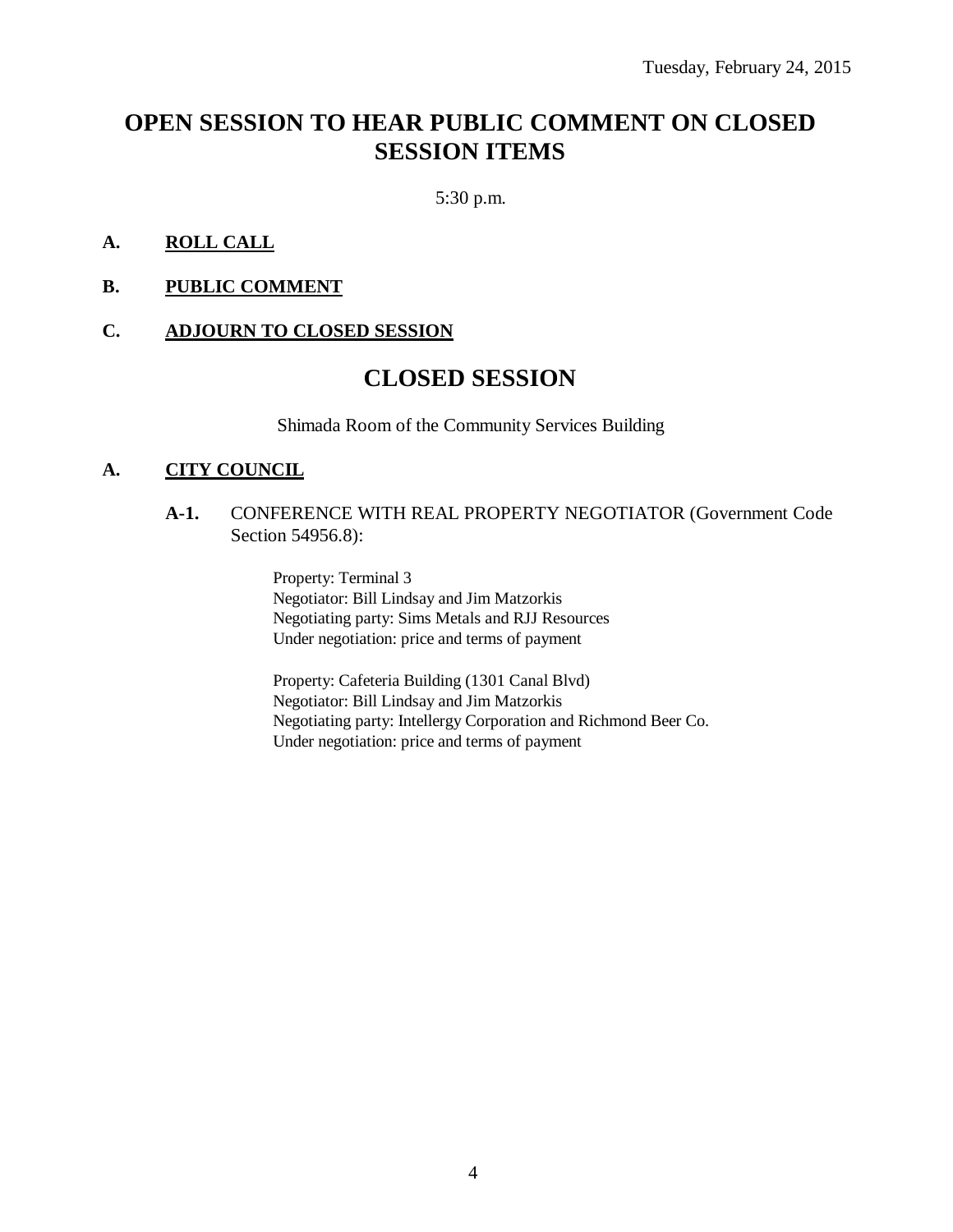# **SPECIAL MEETING OF THE RICHMOND CITY COUNCIL**

6:30 p.m.

### **A. PLEDGE TO THE FLAG**

- **B. ROLL CALL**
- **C. STATEMENT OF CONFLICT OF INTEREST**
- **D. AGENDA REVIEW**

#### **E. PRESENTATIONS, PROCLAMATIONS, AND COMMENDATIONS**

- **E-1.** PROCLAMATION recognizing Mr. Jahahara Alkebulan-Ma'at's retirement and years of service to the city of Richmond - Councilmember Gayle McLaughlin (620-5431) and Councilmember Jovanka Beckles (620-6568).
- **E-2.** INTRODUCTION of the new Interim President of Contra Costa College Mojdeh Mehdizadeh by Dr. Helen Benjamin, Chancellor of the Contra Costa Community College District - Mayor Tom Butt (620-6503 and Councilmember Nathaniel Bates (620-6743).
- **E-3.** PROCLAMATION declaring March 2015 as Women's History Month in Richmond - Mayor Tom Butt (620-6503), Councilmember Gayle McLaughlin (620-5431), and Councilmember Jovanka Beckles (620-6568).
- **E-4.** ANNOUNCE City of Richmond Board and Commission vacancies as of February 24, 2015, and ask that interested residents send applications to the City Clerk - Mayor's Office (Mayor Tom Butt 620-6503).

### **F. REPORT FROM THE CITY ATTORNEY OF FINAL DECISIONS MADE DURING CLOSED SESSION**

#### **G. COUNCIL AS A WHOLE**

**G-1.** APPOINT a candidate to fill the vacant seat on the City Council that occurred on January 13, 2015 - Mayor Tom Butt (620-6503). This item was continued from the February 10 and 17, 2015, meetings. No further public comments will be accepted. This item is for Council deliberation and voting only.

#### **H. STUDY SESSION**

**H-1.** RECEIVE a State of the Park report from the National Parks Service - Mayor Tom Butt (620-6503).